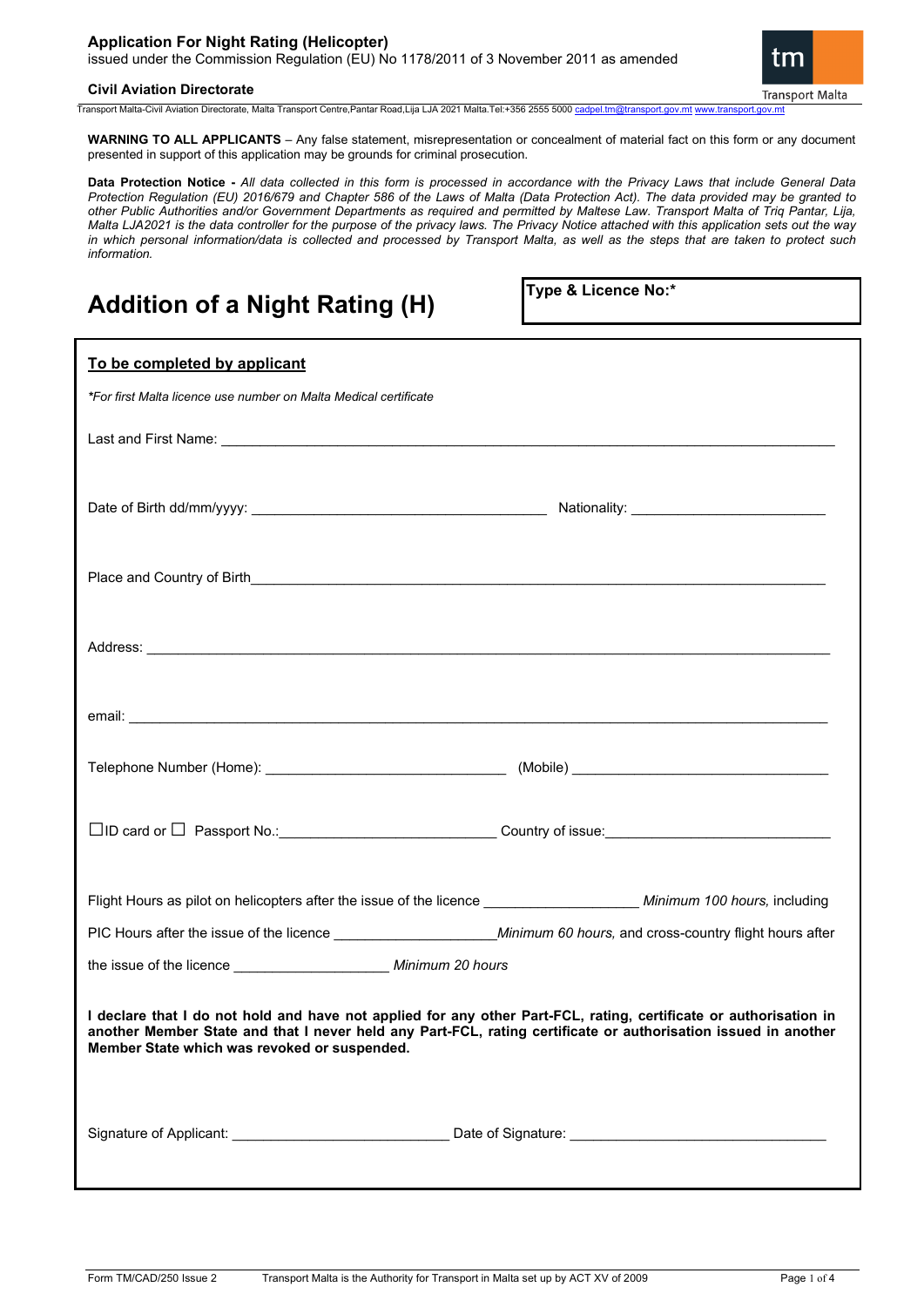

**Civil Aviation Directorate** Transport Malta-Civil Aviation Directorate, Malta Transport Centre,Pantar Road,Lija LJA 2021 Malta.Tel:+356 2555 5000 [cadpel.tm@transport.gov.mt](mailto:cadpel.tm@transport.gov.mt) [www.transport.gov.mt](http://www.transport.gov.mt/)

# **Addition of a Night Rating (H)**

**Licence No:**

| To be Completed by ATO/ DTO and signed by Head of Training                                                                                                                                                                                                              |  |  |
|-------------------------------------------------------------------------------------------------------------------------------------------------------------------------------------------------------------------------------------------------------------------------|--|--|
|                                                                                                                                                                                                                                                                         |  |  |
|                                                                                                                                                                                                                                                                         |  |  |
|                                                                                                                                                                                                                                                                         |  |  |
| The applicant has completed an approved course at the ATO/ DTO                                                                                                                                                                                                          |  |  |
|                                                                                                                                                                                                                                                                         |  |  |
| This course included:                                                                                                                                                                                                                                                   |  |  |
| hours of Theoretical knowledge instruction Minimum 5 hours; and<br>(i)                                                                                                                                                                                                  |  |  |
| hours of dual helicopter instrument instruction time Minimum 10 hours*; and<br>(ii)                                                                                                                                                                                     |  |  |
| *Credit: holders of an IR in aeroplanes or TMG shall be credited with 5 hours towards the requirement of 10<br>hours of helicopter dual instrument instruction time [Copy of licence with IR rating required]<br>Credit given hours: __________________ Maximum 5 hours |  |  |
| (iii) ___________________ hours of flight time on helicopters at night Minimum 5 hours; including                                                                                                                                                                       |  |  |
| hours of dual flight instruction Minimum 3 hours; and                                                                                                                                                                                                                   |  |  |
| A cross country navigation flight of hours ___________________ Minimum 1 hour; and                                                                                                                                                                                      |  |  |
| _______________solo night circuits <i>Minimum 5</i> including ___________________solo take-offs <i>Minimum 5</i> ; and                                                                                                                                                  |  |  |
| solo full stop landings Minimum 5                                                                                                                                                                                                                                       |  |  |
|                                                                                                                                                                                                                                                                         |  |  |
|                                                                                                                                                                                                                                                                         |  |  |
|                                                                                                                                                                                                                                                                         |  |  |
|                                                                                                                                                                                                                                                                         |  |  |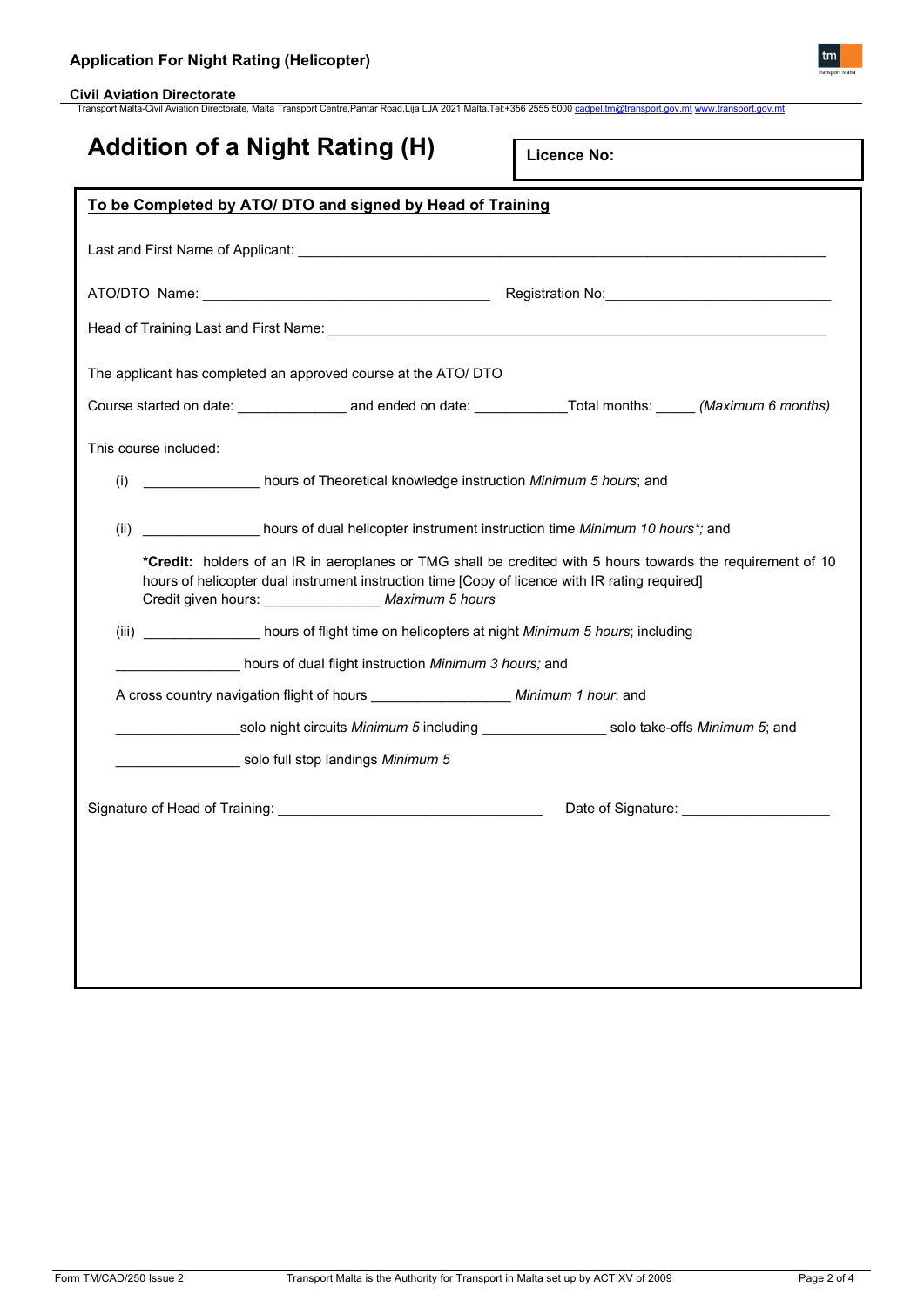#### **Civil Aviation Directorate** Transport Malta-Civil Aviation Directorate, Malta Transport Centre,Pantar Road,Lija LJA 2021 Malta.Tel:+356 2555 5000 cadpel.tm

# **Submission Instructions**

| <b>Documents Required:</b> |                                                                            | <b>Office</b><br>use<br>Only |
|----------------------------|----------------------------------------------------------------------------|------------------------------|
|                            | Log Book - All flight instruction must be counter-signed by the instructor |                              |
|                            | 2. Copy of ATO/DTO Approval Certificate if not issued by Transport Malta   |                              |
| З.                         | Copy of Licence with IR rating in an aeroplane or TMG [if applicable]      |                              |

**It is important to send all the documents to avoid a delay in the issue of the licence.**

## **Transport Malta – Civil Aviation Directorate Bank Details:**

Bank Name: Bank of Valletta Bank Branch: Naxxar Bank Address: 38, Triq tal-Labour, Naxxar NXR 9020 Bank's BIC Code: VALLMTMT Sort Code: 22013 Account Holder: Transport Malta – Civil Aviation Directorate Account No: 12000580013 IBAN No: MT13VALL 22013 0000 000 12000 5800 13

**Fee**: The applicable fee in the Malta Air Navigation Order / Scheme of Charges on the Transport Malta website has to be submitted with the application.

**Queries**: If you need additional information send an email to [cadpel.tm@transport.gov.mt](mailto:cadpel.tm@transport.gov.mt) to the attention of **:** 

**Personnel Licensing Section, Transport Malta Civil Aviation Directorate** - giving your contact telephone number.

**Send completed form to:** Personnel Licensing Section, Transport Malta - CAD, Pantar Road Lija, LJA 2021, Malta